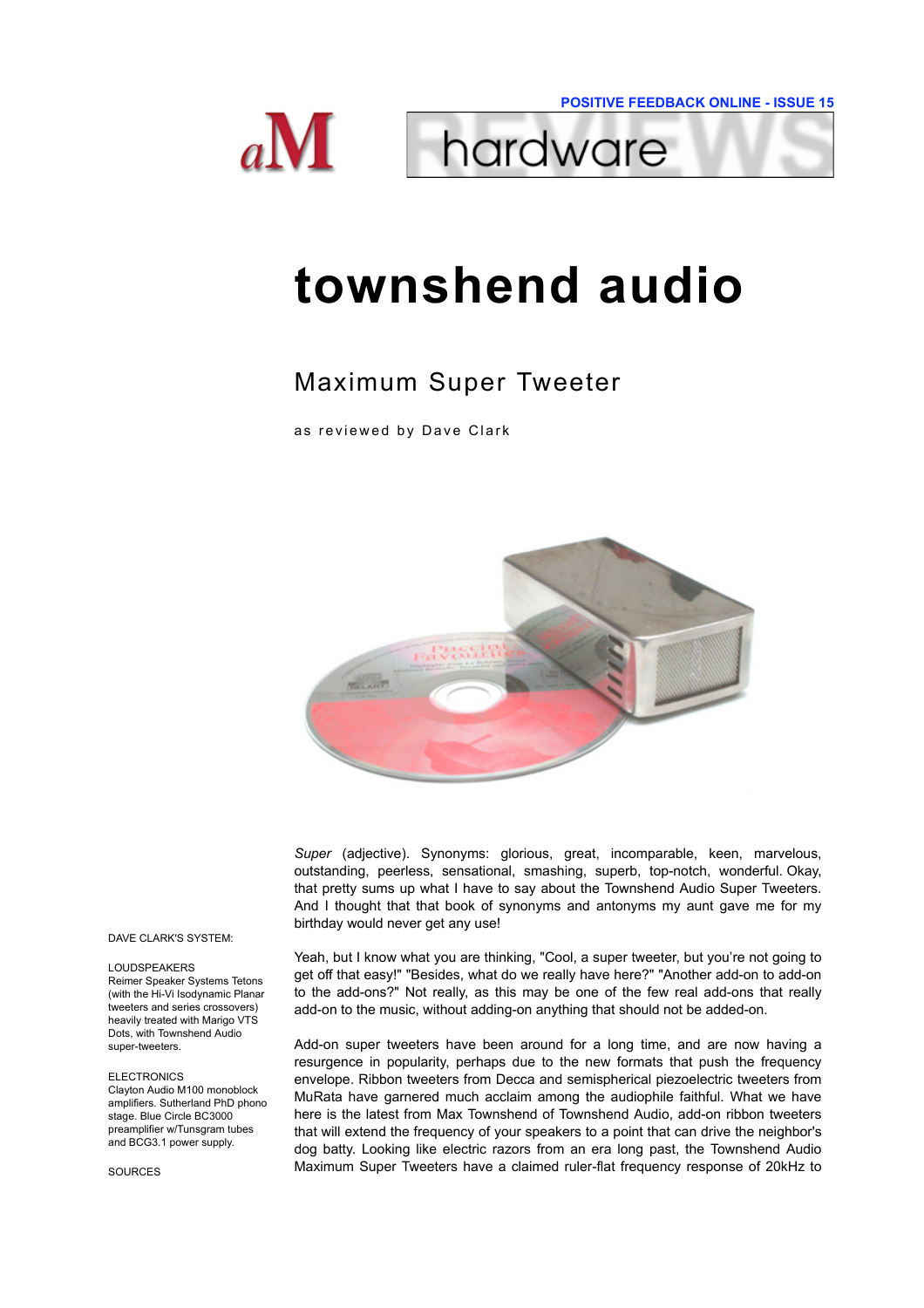Cary 306/200 CD player or Sony 777ES SACD/CD player. Transrotor 25/25/60 Leonardo turntable with a Shelter 901 MC cartridge. Sony RCD-W1 and Magnum Dynalab MD-90 tuner. Sennheiser HD540 headphones and Meier Audio headphone amplifier.

#### CABLES

Audio Magic Clairvoyant 4D, JPS Superconductor+, Soundstring, and Silver Sonic Revelation interconnects, and Audio Magic Clairvoyant 4D or JPS NC speaker cables. Elrod EPS2 Signature (preamp and digital) and JPS Aluminata (amps) and Kaptovator AC cables (Eclipse uses two).

#### ACCESSORIES

Audio Magic Eclipse Power Purifier, Blue Circle BC86 Noise Hound (amplifier circuit) and Audio Prism QuietLines (throughout the house). Dedicated 20 (amps) and 15 (everything else) AC circuits. Tons of Shakti Stones and On-Lines and Original Cable Jackets (frig's AC and on DSL phone line). Various Marigo VTS Dots used extensively throughout the system and room (window behind listening seat). Echo Buster acoustical treatments and Shakti Hallographs. BDR cones and board, Blue Circle Cones, DH Jumbo cones, Vibrapods, Mondo racks and stands, and Townshend Audio 2D (speakers) and 3D Seismic Sinks (CD player and preamp). Walker Audio Ultimate High Definition Links. Various hard woods placed here and there along with numerous Peter Belt treatments.

70kHz (-3dB at 12kHz and -6dB at 90kHz). The sensitivity is adjustable via a stepped attenuator, to suit speakers ranging from 80 to 110dB in sensitivity. Their impedance is a nominal 6 ohms at 20kHz and increases to 30 ohms at 100kHz, though they look like a rather benign 8 ohms to the amplifier. They can handle up to 350 watts, so unless you are planning on killing your self and your system, they should be fine with any sensible amplifier. And they are quite heavy despite being so small—meaning their magnet is *rather* beefy.

Alright, what do the Townshend Super Tweeters really do? I mean, we are all pretty deaf above 16kHz, and most people spin regular CDs, where there ain't nuttin' much above 20kHz anyhow (actually 22.5Khz, if you want to be exact), so what's the deal? (Of course, DSD, DVD-A, and LPs do not see this rolloff—make that a *brick wall* or dead end at 20kHz—so playing any of these formats with the Townshend tweeters in the chain should result in a more significant audible improvement than that heard from regular CDs. This is true, at least to my ears and senses, although greater benefits can be heard further down range. More on that later.)

#### To paraphrase from the Townshend site:

*The all new Townshend Audio Maximum Ribbon Super Tweeter is designed to extend the response of conventional Hi-Fi speakers to 100kHz. Just as the subwoofer fills in the bottom end, the Maximum Super Tweeter fills in the top end. It makes the music much more real! All instruments—even double basses—take on an extra clarity that is neither bright nor brash. In fact the sound is both clearer and smoother. The really surprising thing is that when the tweeters are played alone, one can barely, if at all, hear a thing. Remarkably, however, all listeners—even, for example, those having no sine wave sensitivity above 10kHz—experience the same enhancement when the Super Tweeters are engaged, describing the sound of their hi-fi systems as 'more natural' and comfortable to listen to.*

### Max goes on to say:

*Embodying super-powerful neodymium magnets and an ultra thin eight micron pure aluminum ribbon, the Super Tweeter offers outstanding performance in an easy to drive compact package. All copper conductors, including the matching transformer windings and the aluminum ribbon, are deep cryogenically treated (DCT) for unrivalled fidelity. Pressure relief vents in the sides of the case are provided to allow the air pressure on the ribbon to equalize in the event of sudden pressure changes.*

Okay, now we know what they are, and what Max Townshend says they do, but let's take this a bit further. Tannoy, in a white paper on their super tweeters, suggests that they may be doing several things (at least with their own speakers, so lets assume this applies to other speakers—see Tannoy for more). Super tweeters extend the frequency range of a loudspeaker by several octaves above that of human hearing —16-20kHz (audible by children at least!). This makes sense, they are super tweeters —they'd better have an output up to the stratosphere (and the Townshend tweeters do). This, based on the fact that many instruments produce considerable energy above 20kHz (some extend up to 40kHz), results in increased tonal accuracy of instruments and improved transient response. That is, with super tweeters, things sound more *right*.

Another site (http://www.cco.caltech.edu/~boyk/spectra/spectra.htm) digs even more deeply into the matter of how much musical energy various instruments possess above the threshold of what a normal person can hear. According to this site, there is quite a bit of musical information well beyond what one we assume is the limit of our hearing. Of course, this begs the argument that if we cannot hear that high, who cares? I have read theories related to things like hairs inside the skull being stimulated (or something like that) by frequencies far beyond what we can hear. This allows us to respond in other ways to these frequencies (that is, we *do* react to them), and I would say that until this is explored by a trained professional—as opposed to an untrained professional, who should not be exploring the hairs inside our skulls or anywhere else—we can leave this argument for now.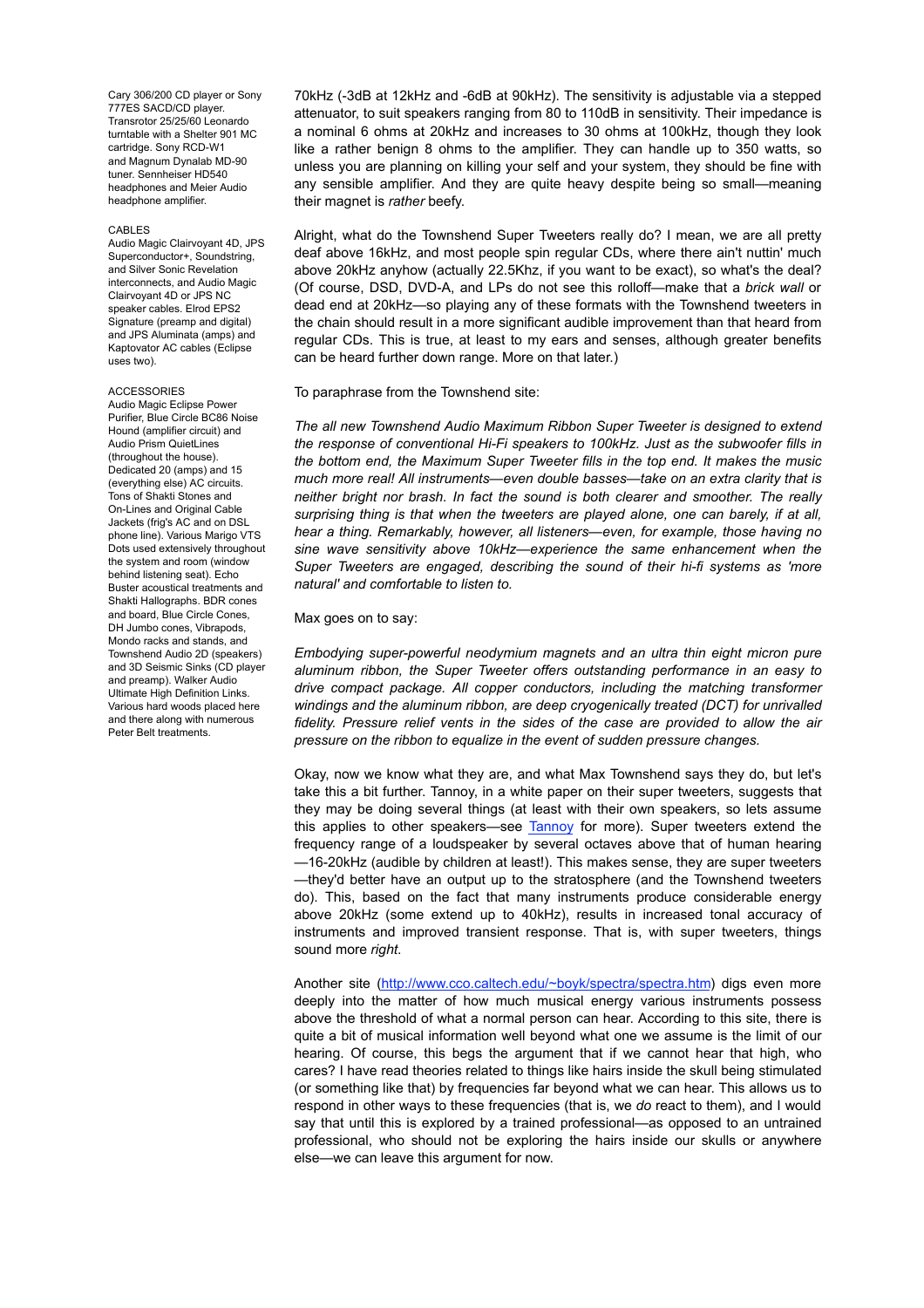Okay, but if a regular CD cuts things off rather abruptly at 20kHz, why should super tweeters make a difference with that format? And if all that stuff beyond the audible range is not being heard or reacted to (assuming that the previous is circumspect—I'm not saying it is or isn't), why do the super tweeters do what they do lower down the frequency range, with *any* format? Paraphrasing again from the Tannoy site, a super tweeter, if it can be time aligned to the other drivers (mid and treble), "… will reduce the high frequency phase error by moving the low pass roll off point much higher, typical - 6dB @ 54kHz, -18dB @ 100kHz. So even if we ignore for now the perception of sound above 20kHz, the addition of a super tweeter will better preserve the harmonic relationship between instruments."

Tannoy concludes by stating that, "Even with the conventional CD sources, the addition of a super tweeter reduces phase error and improves transient performance (of a speaker) significantly below 20kHz." This makes sense if they are affecting the output of the other drivers as suggested above by the STs' own output below 20kHz. And since they do have considerable output within the audible frequencies (down to below 12kHz), it would appear that their presence helps to clean up the interaction of the mid and treble drivers, or, as a teacher might suggest, the Super Tweeters get the other drivers to play together just that much better. Ahhh, harmony.

All this means that their effect should carry over to any medium being played—CD, SACD, LP, 8-track, etc. If they affect the interaction or behavior of the main speakers, then you get the whole deal all the time—not just with extended bandwidth formats. Cool. I should point out that I did the majority of my listening to either LPs or regular CDs.



Max Townshend offers that his STs are so far superior to conventional dome tweeters in terms of speed, transient response, energy storage (in this case, the lack thereof), distortion, linearity—in other words, all the things tweeters should do—that they tend to "block out" the faults of the dome tweeters, allowing the listener to focus in on the *good* versus hearing the *bad*. That is, we end up listening to the super tweeters and not the other tweeters in our speakers. Max feels that they *may* be addressing phase error as well, but sees more going on than just that. The STs are simply better at doing what needs to be done than conventional tweeters that everything *locks into place*. (He suggests that there are very few conventional tweeters that work properly.) Additionally, when used with hi-rez formats and LPs, their extended bandwidth clearly reveals those formats' obvious strengths over Redbook CDs—making them the hands-on winners.

Is this a bunch of wild ideas? Maybe. Who knows? Until some real testing is done, Tannoy and Townshend may be onto something, or we are all just loony. At any rate, the Townshend Super Tweeters really, really make a difference in my system. I am hearing pretty much what Townshend is claiming, and my speakers have ribbon tweeters, with few of the problems associated with domes.

Back to the beginning. The Townshend Audio Maximum Super Tweeters have a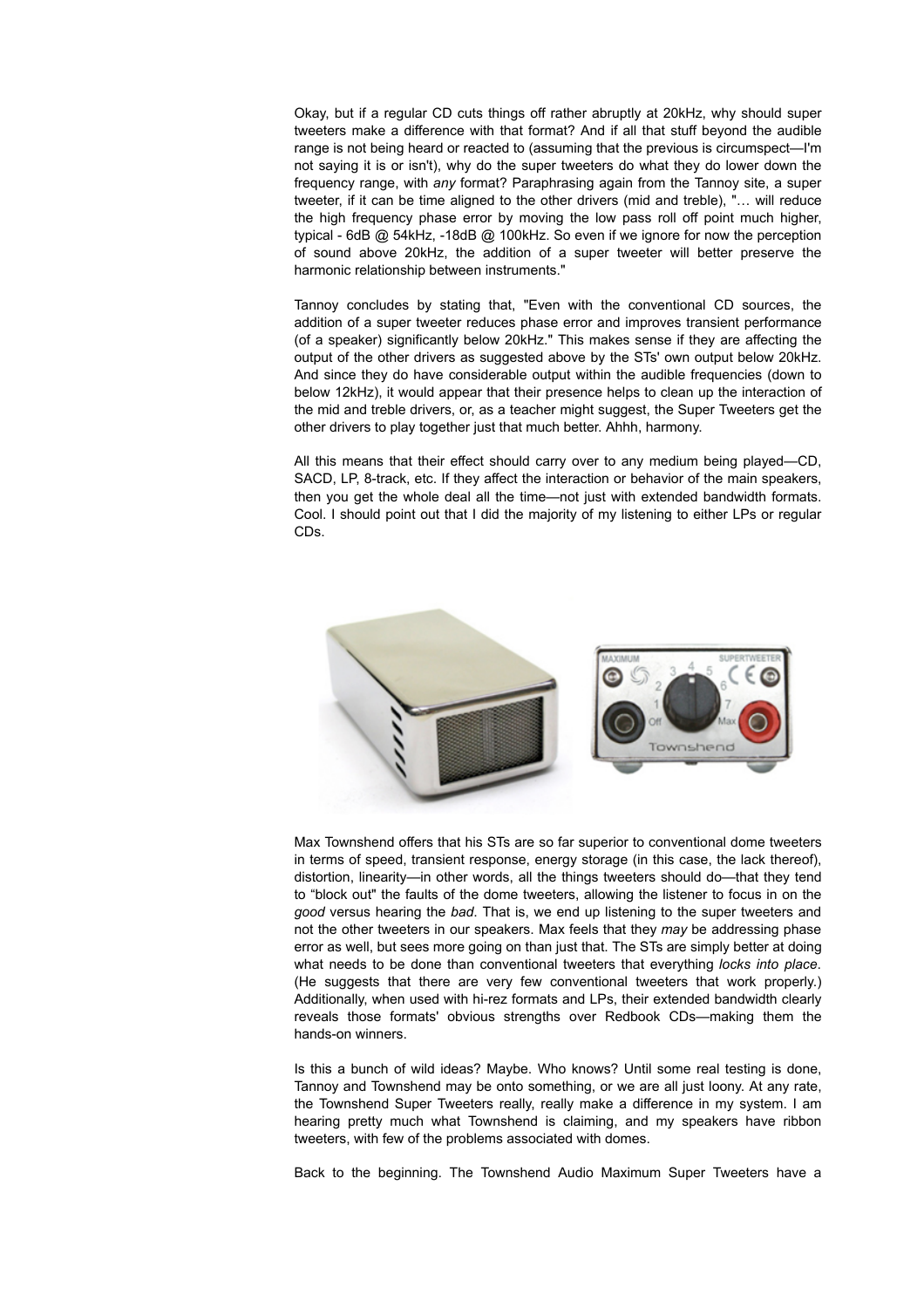glorious, great, incomparable, keen, marvelous, outstanding, peerless, sensational, smashing, superb, top-notch, wonderful effect on the music. They do extend the highs, though with CDs it is a moot point, and yes, LPs and SACDs (the few that I own—SACDs that is. LPs? Too many to count) have more of a sense of extended treble. This results in a larger soundstage, deeper and bigger, with a greater sense of *air*—that is, the volume of perceived space or soundfield—as well as the perception of *instrumental air* and dimensionality (you know, that sense of 3D-ness or palpability). The cool thing is that much of this is heard on CDs as well, not just the hi-rez formats. Redbook has never sounded better! But LPs sound WAY better.

The really, really cool thing is that the Townshend STs have a *very* positive impact in another area—the bottom end. The highs are a given (these are super tweeters, after all!), but who would assume that adding the Super Tweeters to the *all-the-way-downto-20Hz* Reimer Tetons would clean up the bass, which now comes across as even more defined and tactile. I am hearing *more and better* bass than ever before —cleaner, faster, with less boom but more slam, and the lower fundamentals have a greater sense of integration with the rest of the music. The *overall bass-ness* is now just stellar! Since I love my bass, this is a plus, and I think that this is where the STs are affecting my speakers to the greatest extent—by cleaning things up so that the rumble can really rattle! The bass now seems to go lower, though I know it really isn't. Very visceral! You want improved pitch definition and greater weight? You got it! Just don't ask me why, as this is hard to fathom—these are *tweeters*! How can the Super Tweeters affect the bottom end in such a positive way?! I know that adding a subwoofer can do this, but why tweeters?

Perhaps it is related to what they are doing further north. That is, their extended bandwidth does lock things into place, as Max suggests, allowing us to hear *more* and *better—*more of the good and less of the bad. Or is it that they are addressing phase error and driver integration, as suggested by Tannoy? Inquisitive people want to know!

Along with the bass being more *in tune* and fun, the Super Tweeters have another interesting and oh-so-positive effect on the music. That is, what they do to the bottom end is carried over to the music's mid and treble frequencies. As I said above, perhaps Max Townshend and Tannoy are onto something here, and at the upper frequencies, at least it makes a bit more sense. After all, the output of the mids and tweeters falls closer to that of the STs, so it makes sense that this is where the STs would have the greatest impact. One hears less of a sense of a bunch of drivers fighting to be heard, and more of a sense of harmony. It's like the old proverb—the whole is greater than the sum of the parts. Everything just comes together, is more harmonically *right* and tonally *correct*. Voices and instruments take on more of that spooky "right there" quality, along with a more natural sense of timing and pace. The music *happens,* as opposed to just *happening.* 

Music unfolds with that much less effort. Cohesiveness is the order of the day, as if a more seamless, *tonal* group of musicians were playing. This is not to suggest that the soundstage becomes a sonic morass, with fused images blurring into each other. The audible realization is just the opposite. We are talking about *harmony* here, but with *individuality* kept intact. Images stand separately, with a greater sense of their own space and presence—there's that *air* thing again. Detail and resolution are also improved, to a level that is quite beguiling, as are *neutrality* and *accuracy,* those qualities that have so much meaning to so many audiophiles. I hear more of what I feel to be real and right and less of the stuff that gets in the way of the music. Less crap, more music. Again, is Tannoy on the mark with the idea of phase error and driver integration? Or is it Max's idea of removing the *bad* to better hear the *good*? Who cares, these things work!

You'd think that by adding super tweeters to your speakers, you would hear an increase in treble, with things sounding brighter, harder, or *treblier*. Shouldn't adding tweeters add considerable treble energy to the music? Not at all. As I said, things just come together, with more music and less crap. There *is* more air, as I have mentioned, but not so much that it floats away into the stratosphere. Things are not brighter, just better.